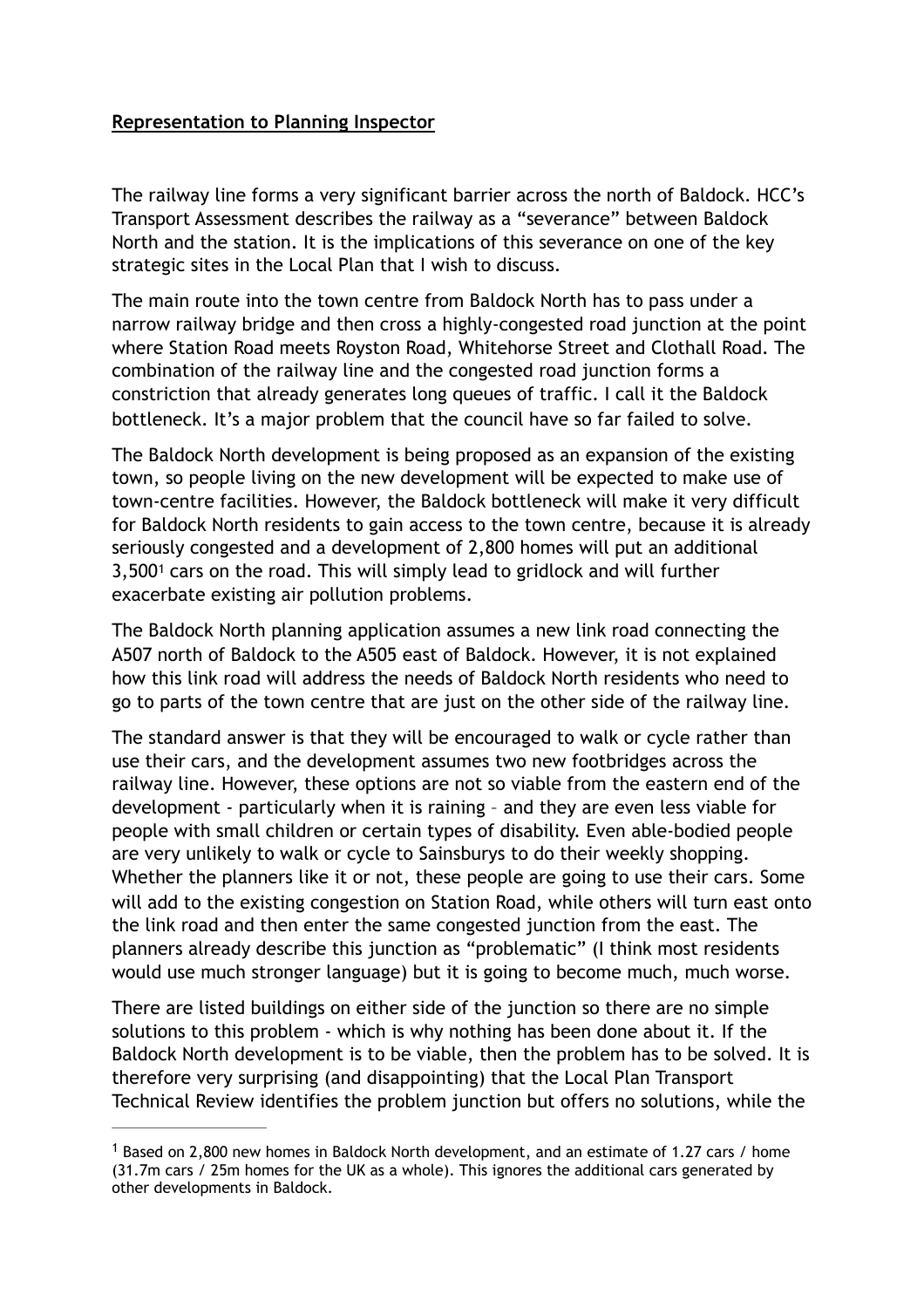mitigations proposed in the Transport Assessment occupy little more than one page.

<span id="page-1-3"></span>Paragraph 6.4.11 of the Transport Assessment suggests modifications to the traffic lights to reduce the amount of time allocated to pedestrians<sup>[2](#page-1-0)</sup>. To the residents of Baldock who have endured massive traffic jams at this junction for many years, the suggestion that the problem can be solved by a few simple changes to the traffic lights is hard to swallow. If it is really that simple, why was it not done years ago? Furthermore, if it is really that simple, why do we need to plan on the basis of simulations when we could try it right now and see if it actually works?

The credibility of the Transport Assessment is further undermined by Paragraph 6.4.15 which states that "an alternative approach has been considered to replace the existing signals with a double mini roundabout". Given the problems that even quite small lorries encounter at the existing junction, it is hard to imagine how any vehicle larger than a car would be able to weave their way around two mini roundabouts in such a constricted space.

Although the link road will not help the residents of Baldock North, it could be a major benefit to traffic flowing between places such as Ampthill in the east and Royston in the west. Both of these roads are dual carriageway as they approach Baldock, so the link road can be expected to be equally busy. The link road will become a major road running through the development because it is roughly half the distance of the alternative route via the A1 and the Baldock bypass. Unless some way can be found to prevent this from happening, it will become a classic "rat run" that will attract traffic away from the A1 and the Baldock bypass. Building new roads that migrate heavy traffic off the trunk network into residential areas is exactly the WRONG thing to be doing.

<span id="page-1-5"></span><span id="page-1-4"></span>So far, no solution has been found. Indeed, the Transport Assessment makes it clear that the planners actually need to divert some of this traffic through the development to relieve the pressure on the problem junction in the town centre<sup>3</sup>[.](#page-1-1) TheNoise Assessment for Baldock North<sup>[4](#page-1-2)</sup> has assessed the link road and concluded that "the recommended WHO/BS 8233 internal noise levels are generally exceeded across the site during the daytime and night-time, assuming a windows-closed scenario". The document also says that most of the properties within the site boundary will need noise-reducing ventilation systems, and should face away from

<span id="page-1-0"></span><sup>&</sup>lt;sup>[2](#page-1-3)</sup> Paragraph 6.4.11: "The existing signals use far-side pedestrian signals. The pedestrian signals could be replaced with near-side Puffin displays with pedestrian kerbside and on-crossing detection. This will reduce the duration of the green man, eliminate unnecessary calls for the pedestrian stage and allow early curtailment of pedestrian-to-traffic intergreens. These measures combined will reduce lost time and improve junction performance."

<span id="page-1-1"></span> $3$  Transport Assessment, p6, states that "the proposed North Link Road through the site provides wider benefits for the town by facilitating redistribution of existing traffic away from sensitive links and junctions within the town centre".

<span id="page-1-2"></span>Document 01466848, Page 29. [4](#page-1-5)